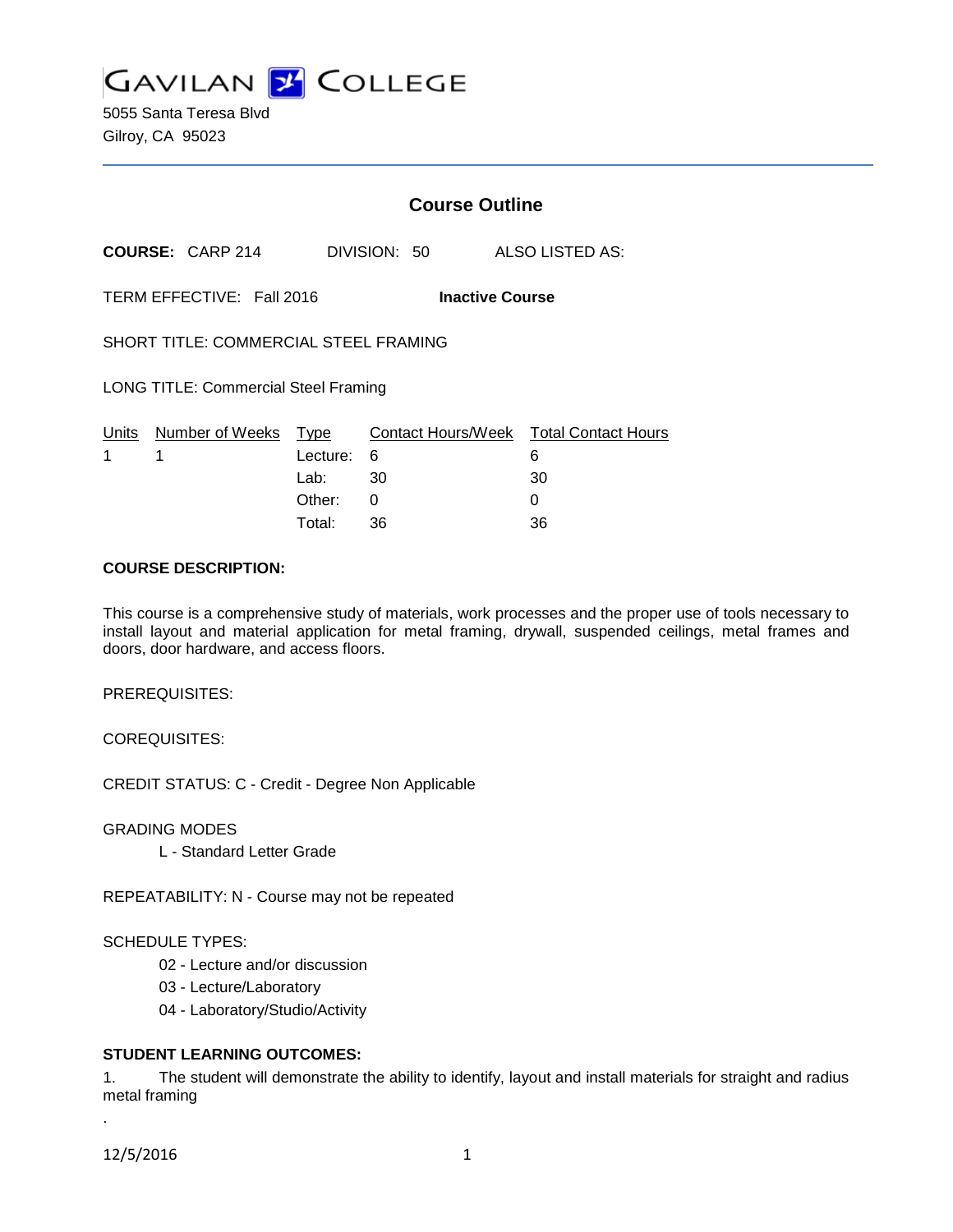Measure: Class Performance, Quizzes, Written Exams  $PLO: 2$ ILO: 1, 2, 3, 7 GE-LO: Year assessed or anticipated year of assessment: 2012-13

2. The student will be able to demonstrate the ability install, layout, and construct access floor system. Measure: Class Performance, Quizzes

PLO: 2 ILO: 1, 2, 3, 7 GE-LO: Year assessed or anticipated year of assessment: 2012-13

## PROGRAM LEARNING OUTCOMES:

1. Demonstrate journey level skills, including those skills necessary to build all concrete infrastructures that comprise the California transportation system.

2. Locate on the blueprints and in the specifications, the information needed to construct various types of structures and assemble its various components.

3. Perform horizontal layout and vertical layout of wood framed wall components. Install interior and exterior trims and moldings. Construct various types of roofs and stairs.

# CONTENT, STUDENT PERFORMANCE OBJECTIVES, OUT-OF-CLASS ASSIGNMENTS

#### Inactive Course: 11/28/2016

Out-of class assignments: For each topic, the student will read chapters and do homework assignments at the end of those chapters.

## 2 lec/10 lab

- A. Steel framing
- 1. Components
- A. Studs and joist
- B. Runner
- C. Furring
- D. Fasteners
- 2. Wall framing procedures
- 3. Ceiling framing procedures
- 4. Braced and unbraced soffits
- B. Drywall
- 1. Gypsum board types, uses, sizes, and standards
- 2. Gypsum board and heat transmission
- 3. Uniform Building Code and gypsum board application
- 4. General recommendations for gypsum board application
- 5. Corner beads and trim
- 6. Construction methods for sound isolation

#### Application to geometric and radius walls

SLO: The student will identify, layout, and install materials used in straight and radius walls and ceilings. The student will demonstrate the ability to apply gypsum wallboard to straight, geometric, and radius metal framed structures.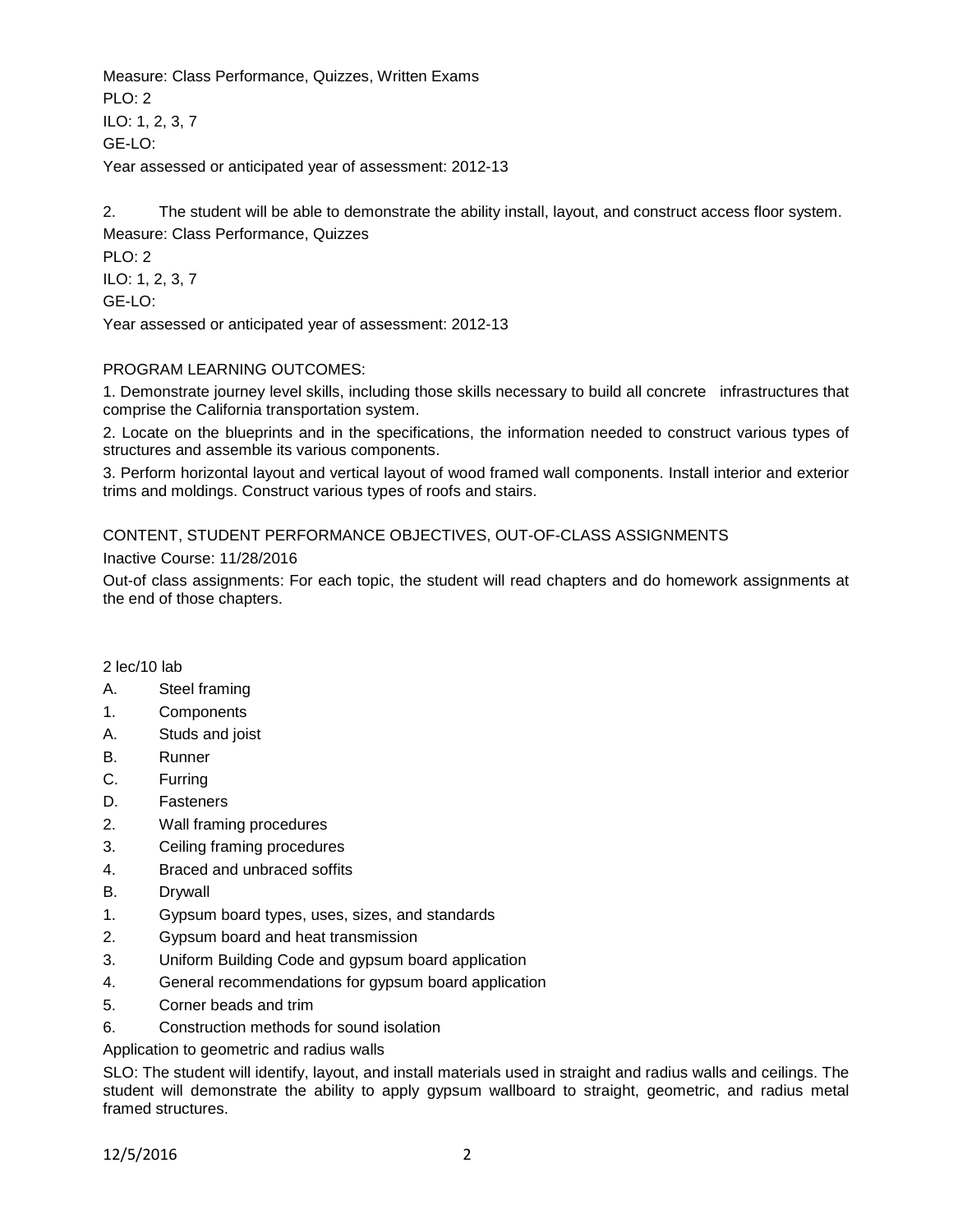Assignments: Read the chapters covered in the lecture and do the homework exercises at the end of the chapters. Answer the study guide questions on the assigned subject.

Identify, layout, and install materials used in straight and radius walls and ceilings.

Demonstrate the ability to apply gypsum wallboard to straight, geometric, and radius metal framed structures.

2 lec/10 lab

- C. Suspended exposed grid ceilings
- 1. Hand and power tools
- 2. Laser levels
- 1. Set up procedures
- 2. Use
- 3. Care and maintenance
- 3. Materials
- 4. Installation procedure
- 1. Bench marks for ceiling height
- 2. Grid layout
- 3. Wire hangers, main runners, and cross runners
- 4. Seismic bracing
- 5. Ceiling board
- 6. Uniform Building Code requirements
- D. Metal Frames and doors
- 1. General
- a. Storage
- b. Grouting and back painting
- c. Silencers
- d. Tolerances
- 2. Specific steel frames
- a. Masonry frames
- b. One-piece welded frames for steel framed walls
- c. One-piece welded frames for wood framed walls
- d. Knock down steel frames
- e. Installation procedures
- 3. Steel doors
- a. Storage
- b. Installation procedures

SLO: The student will identify, layout, and install the materials used to construct suspended exposed grid ceilings. The student will assemble and install metal doors and frames.

Assignments: Read the chapters covered in the lecture and do the homework exercises at the end of the chapters. Answer the study guide questions on the assigned subject.

Identify, layout, and install the materials used to construct suspended exposed grid ceilings. Assemble and install metal doors and frames.

b.

2 lec/ 10 lab

- E. Door hardware
- 1. Codes
- 2. Door hand
- 3. Closers
- a. Purpose
- b. Construction

12/5/2016 3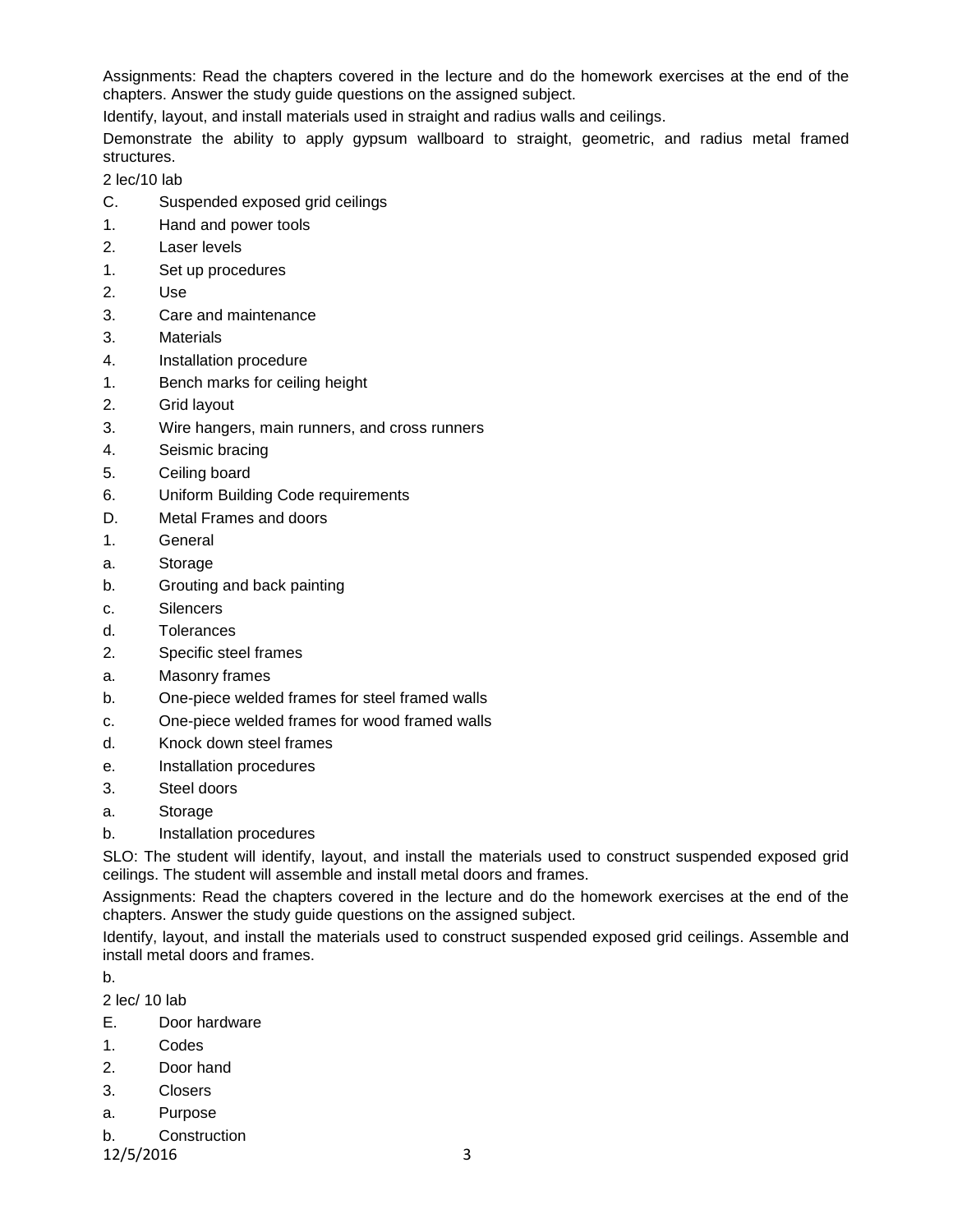- c. Controls
- d. Surface mounted door closers
- e. ADA requirements
- f. Installation procedures
- 4. Exit devices
- a. Purpose
- b. Codes
- c. Exit device classification
- d. Exit device styles
- e. Components
- f. Rim device
- g. Vertical rod
- h. Mortise
- i. Concealed vertical rod
- j. Fasteners
- k. Installation procedures
- F. Access floor systems
- 1. Applications
- 2. Components
- 3. Tools
- 4. Installation procedures

SLO: The student will install a door closer and an exit device. The student will identify, layout, and install the materials used to construct an access floor system

Assignments: Read the chapters covered in the lecture and do the homework exercises at the end of the chapters. Answer the study guide questions on the assigned subject.

Install a door closer and an exit device. Identify, layout, and install the materials used to construct an access floor system.

2 hours

Final exam

# **METHODS OF INSTRUCTION:**

- A. Lecture and discussion
- B. Visual aids
- C. Demonstrations
- D. Group hands-on exercise
- E. Individual hands-on exercise
- F. One-on-one hands-on instruction

# **METHODS OF EVALUATION:**

The types of writing assignments required: Written homework Reading reports Lab reports Essay exams The problem-solving assignments required: Homework problems Field work Lab reports

12/5/2016 4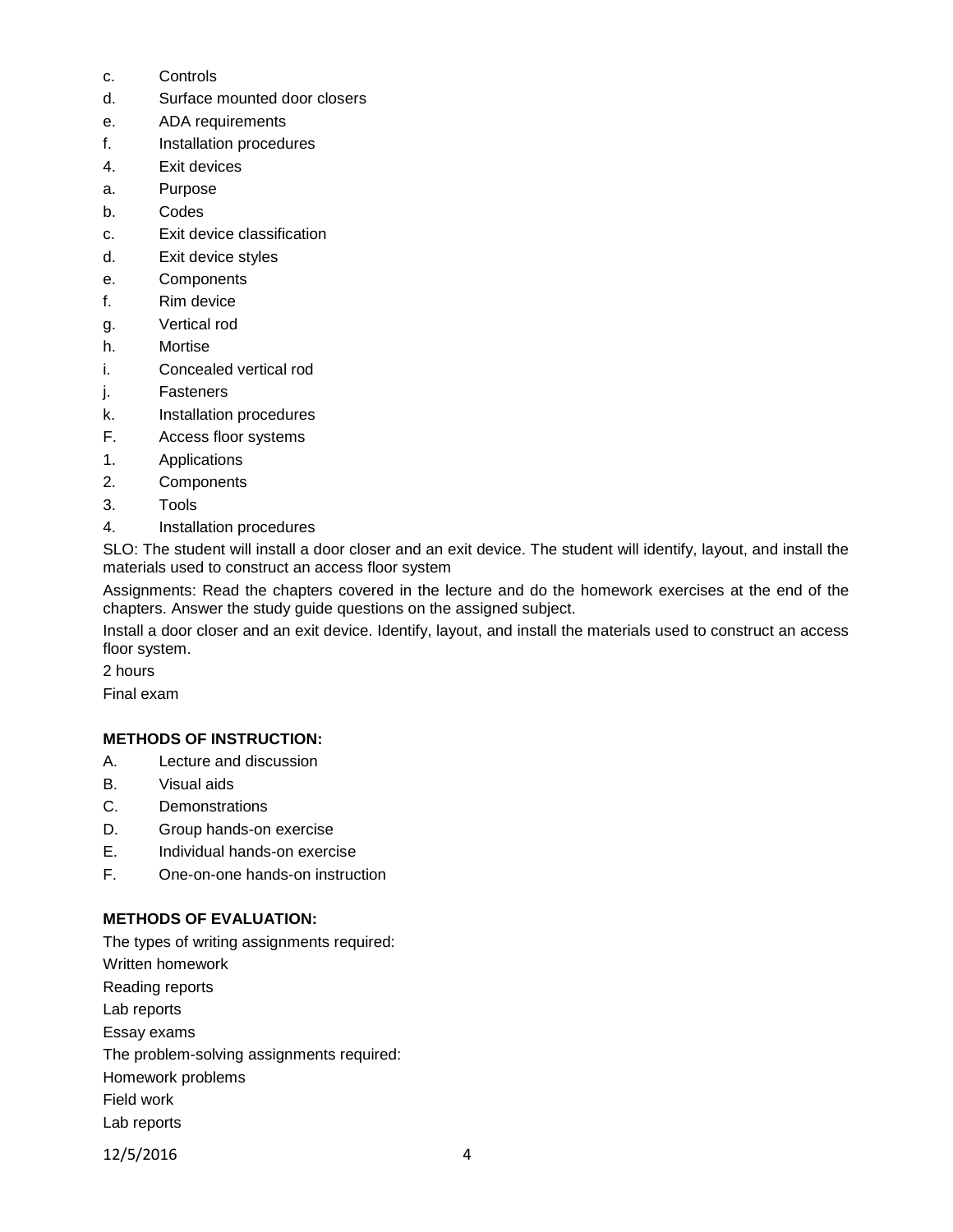Quizzes Exams The types of skill demonstrations required: Class performance Field work Performance exams The types of objective examinations used in the course: Multiple choice True/false Matching items Completion Other category: None The basis for assigning students grades in the course: Writing assignments: 10% - 30% Problem-solving demonstrations: 10% - 40% Skill demonstrations: 20% - 80% Objective examinations: 10% - 30% Other methods of evaluation: 0% - 0%

## **REPRESENTATIVE TEXTBOOKS:**

Required: Barclay, CTCNC. Construction Safety Orders 1 & 2, Interior Systems. Thomas West/CTCNC, 2013. Or other appropriate college level text. Reading level of text, Grade: 10Verified by: publisher/dvt

## **ARTICULATION and CERTIFICATE INFORMATION**

Associate Degree: CSU GE: IGETC: CSU TRANSFER: Not Transferable UC TRANSFER: Not Transferable

### **SUPPLEMENTAL DATA:**

Basic Skills: N Classification: Y Noncredit Category: Y Cooperative Education: Program Status: 1 Program Applicable Special Class Status: N CAN: CAN Sequence: CSU Crosswalk Course Department: CSU Crosswalk Course Number: Prior to College Level: Y 12/5/2016 5